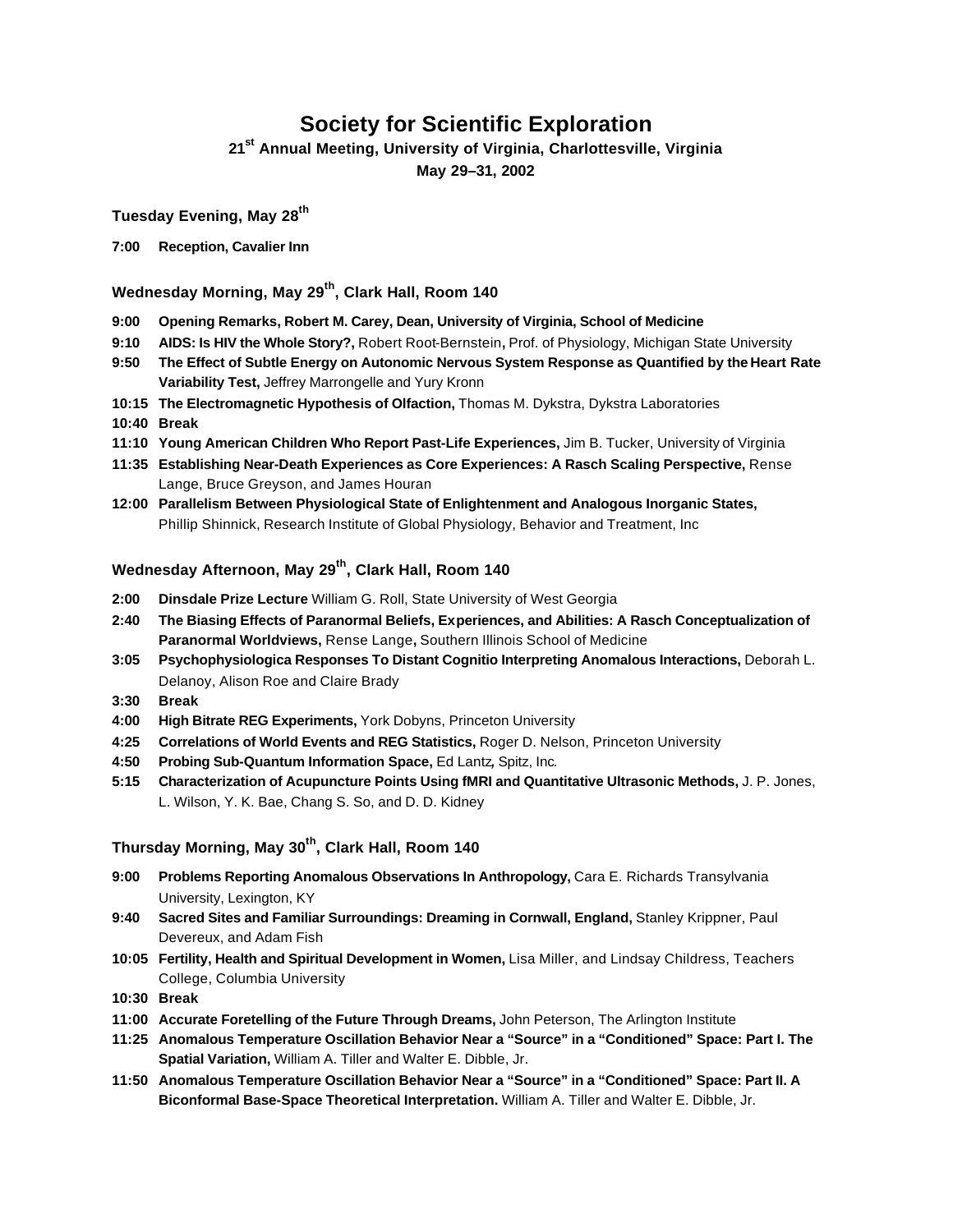#### **Thursday Afternoon, May 30th, Clark Hall, Room 140**

- **2:00 The Fringe of American Archaeology: Trans-oceanic and Transcontinental Contacts in Prehistoric America,** Alice B. Kehoe
- **2:40 Binary Evidence,** Walter Cruttenden and Vince Dayes, Binary Research Institute
- **3:05 Pictorial Physical Phenomena from a Mediumistic Circle: Novel Evidence,** Montague Keen
- **3:30 Break**
- **4:00 Conjugate Roots and Scalespace: Geometric Alternatives to Imaginary Numbers and Space-Time**, David Shiller, XBS Press
- **4:25 Most Energetic Cosmic Ray,** Ronald Bryan, Physics Dept. Texas A&M University, College Station, TX
- **5:00 Annual Business Meeting,** Clark Hall, Room 140

#### **Friday Morning, May 31st, Clark Hall, Room 140**

- **9:00 Rocks that Crackle and Sparkle and Glow– Strange Earthquake Phenomena,** Friedemann T. Freund, Department of Physics, San Jose State University, NASA Ames Research Center
- **9:40 Differentiation of Earth Lights from Artifact Lights**, Marsha Adams, Time Research
- **10:05 Preliminary Results from an Experimental Earthquake Early Warning System,** Adam Curry
- **10:30 Break**
- **11:00 Crystal Irradiation Stimulated Enzyme Reactivity: Paradigmatic, Pathologic or Paranormal Science?,**  George E. Bass, College of Pharmacy, University of Tennessee Health Science Center, Memphis, TN
- **11:25 A Moldavite Mystery,** John Mack, Center For Psychology & Social Change
- **11:50 Monotomic Subtle Energy Patterns Infused in Water and their Influence on Plant Growth,** W.C. Levengood and Yury Kronn

#### **Friday Afternoon, May 31st, Clark Hall, Room 140**

- **2:00 Present Fringes of Physics,** Harold Puthoff, Institute for Advanced Studies, Austin, Texas
- **2:40 The Qualitative Implications of the Wheeler-Feynman Absorber Theory.** Joseph Clawson
- **3:05 Experimental Repeal of the Speed Limit for Gravitational, Electrodynamic, and Quantum Field Interactions,** Tom Van Flandern, Meta Research
- **3:30 Break**
- **4:00 Physics Beyond 'Normal' Physics,** James E. Beichler, Physics Department, West Virginia University at Parkersburg
- **4:25 Anomalies and Dirac's Equation,** Don Hotson
- **4:50 Back to Descartes,** Frank M. Meno

## **Friday Evening, May 31st, Newcomb Hall Ballroom**

- **6:30 Cocktails**
- **7:15 Dinner**

**Saturday, June 1st, Free Day**